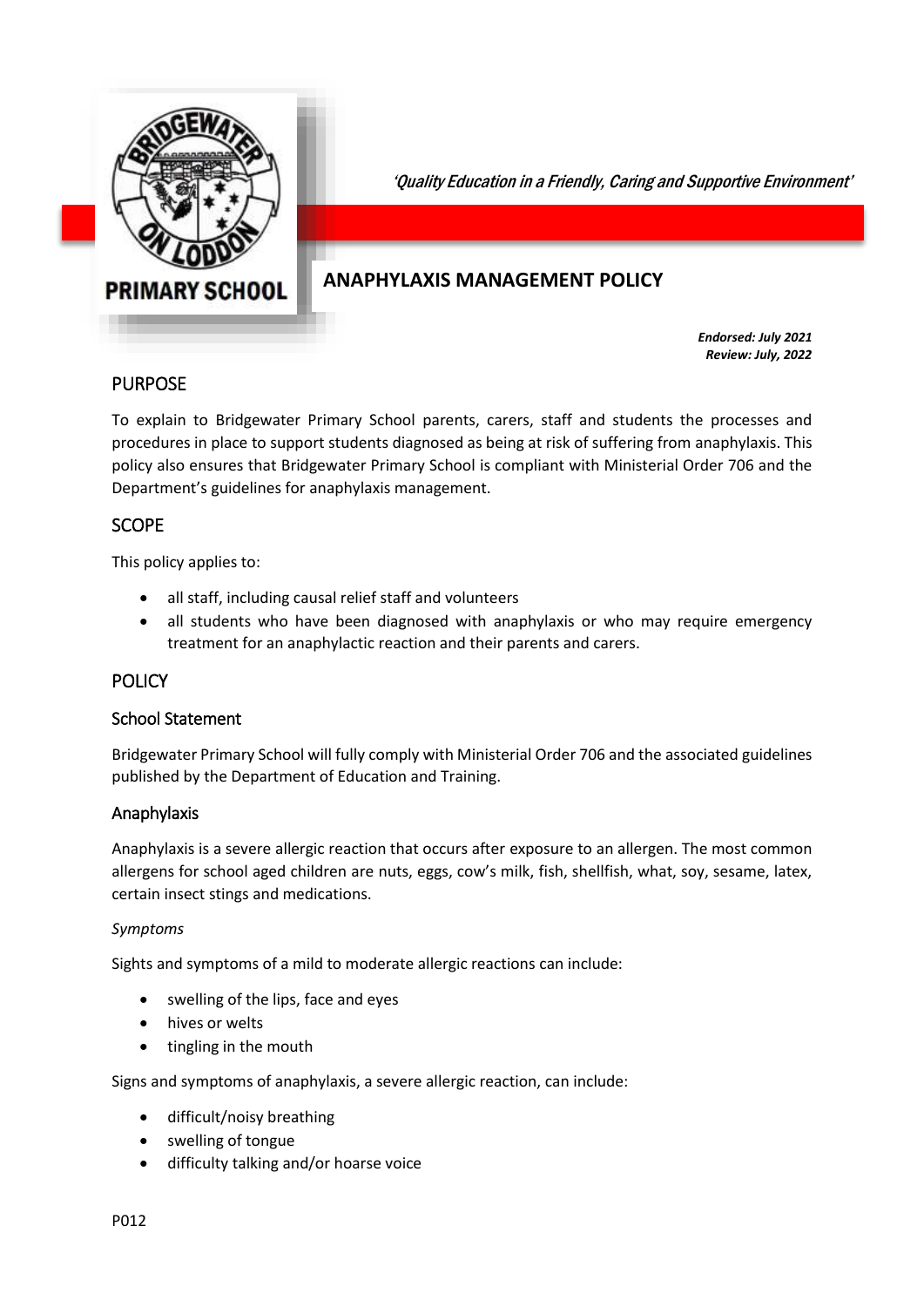- wheeze or persistent cough
- persistent dizziness or collapse
- student appears pale or floppy
- abdominal pain and/or vomiting

Symptoms usually develop within ten minutes and up to two hours after exposure to an allergen, but can appear within a few minutes.

#### *Treatment*

Adrenaline given as an injection into the muscle of the outer mid-thigh is the first aid treatment for anaphylaxis.

Individuals diagnosed as being at risk of anaphylaxis are prescribed an adrenaline autoinjector for use in an emergency. These adrenaline autoinjectors are designed so that anyone can use them in an emergency.

#### Individual Anaphylaxis Management Plans

All students at Bridgewater Primary School who are diagnosed as being at risk of suffering from an anaphylactic reaction by a medical practitioner must have an Individual Anaphylaxis Management Plan. When notified of an anaphylaxis diagnosis, the principal of Bridgewater Primary School is responsible for developing a plan in consultation with the student's parents/carers.

Where necessary, an Individual Anaphylaxis Management Plan will be in place as soon as practicable after a student enrols at Bridgewater Primary School and where possible, before the student's first day.

Parents and carers must:

- obtain an ASCIA Action Plan for Anaphylaxis from the student's medical practitioner and provide a copy to the school as soon as practicable
- immediately inform the school in writing if there is a relevant change in the student's medical condition and obtain an updated ASCIA Action Plan for Anaphylaxis
- provide an up to date photo of the student for the ASCIA Action Plan for Anaphylaxis when that Plan is provided to the school and each time it is reviewed
- provide the school with a current adrenaline autoinjector for the student that is not expired
- participate in annual reviews of the student's Plan.

Each student's Individual Anaphylaxis Management Plan must include:

- information about the student's medical condition that relates to allergy and the potential for anaphylactic reaction, including the type of allergies the student has
- information about the signs or symptoms the student might exhibit in the event of an allergic reaction based on a written diagnosis from a medical practitioner
- strategies to minimise the risk of exposure to known allergens while the student is under the care or supervision of school staff, including in the school yard, at camps and excursions, or at special events conducted, organised or attended by the school
- the name of the person(s) responsible for implementing the risk minimisation strategies which have been identified in the Plan
- information about where the student's medication will be stored
- the student's emergency contact details
- an up-to-date ASCIA Action Plan for Anaphylaxis completed by the student's medical practitioner.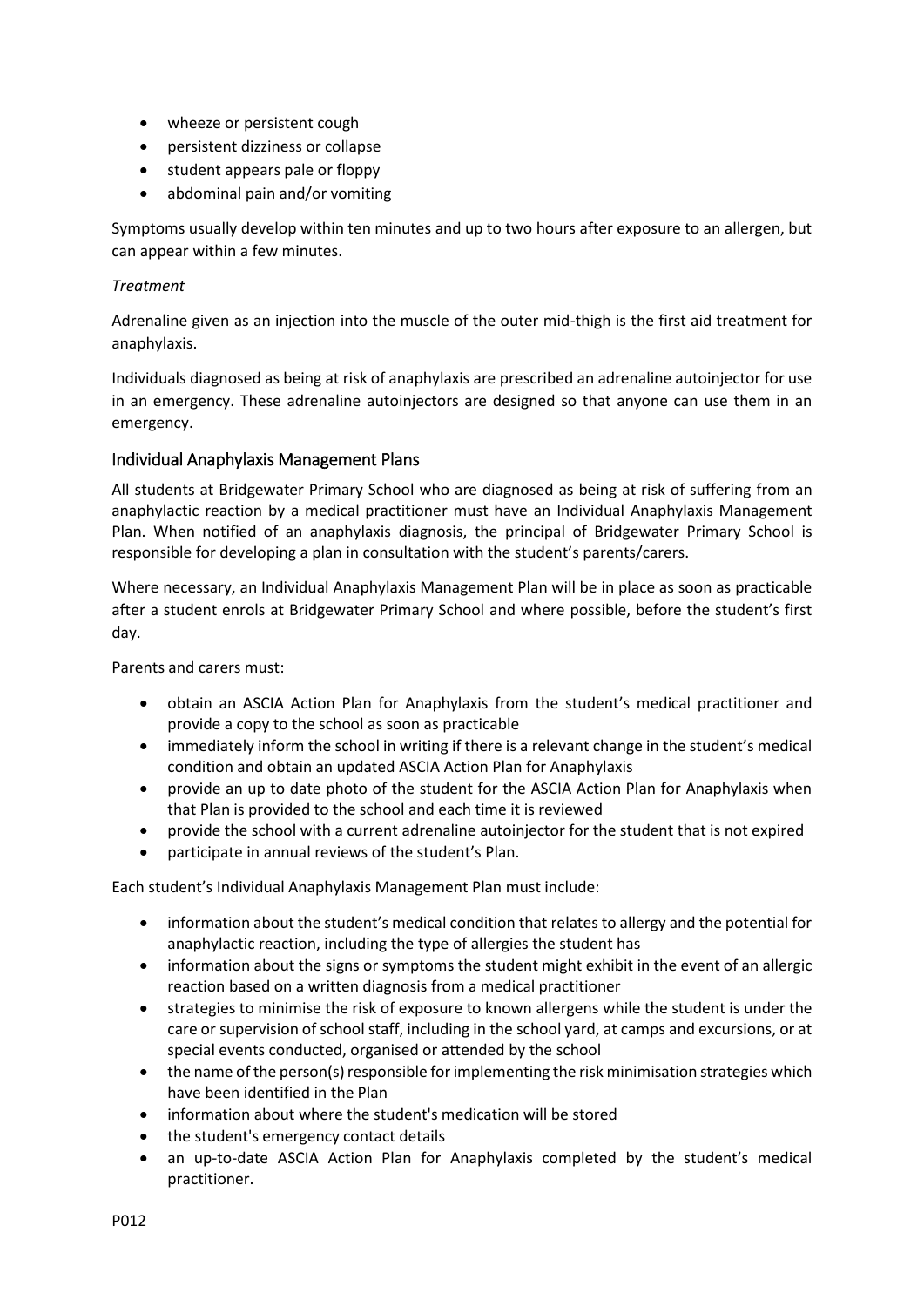#### *Review and updates to Individual Anaphylaxis Plans*

A student's Individual Anaphylaxis Plan will be reviewed and updated on an annual basis in consultation with the student's parents/carers. The plan will also be reviewed and, where necessary, updated in the following circumstances:

- as soon as practicable after the student has an anaphylactic reaction at school
- if the student's medical condition, insofar as it relates to allergy and the potential for anaphylactic reaction, changes
- when the student is participating in an off-site activity, including camps and excursions, or at special events including fetes and concerts.

Our school may also consider updating a student's Individual Anaphylaxis Management Plan if there is an identified and significant increase in the student's potential risk of exposure to allergens at school.

#### Location of plans and adrenaline autoinjectors

*A copy of each student's Individual Anaphylaxis Management Plan will be stored with their ASCIA Action Plan for Anaphylaxis at the office. Whilst some students may need to keep their adrenaline autoinjector on their person, medication for those that do not will be stored and labelled with their name at the office and where appropriate with the yard duty teacher, together with adrenaline autoinjectors for general use.*

#### Risk Minimisation Strategies

| <b>CLASSROOMS</b> |                                                                                                                                                                                                                                                                              |
|-------------------|------------------------------------------------------------------------------------------------------------------------------------------------------------------------------------------------------------------------------------------------------------------------------|
| $\mathbf{1}$      | Keep a copy of the student's Individual Anaphylaxis Management Plan in the classroom.<br>Be sure the ASCIA Action Plan for Anaphylaxis is easily accessible even if the adrenaline<br>auto-injector is kept in another location.                                             |
| $\overline{2}$    | Liaise with parents about food-related activities well ahead of time.                                                                                                                                                                                                        |
| 3                 | Use non-food treats where possible, but if food treats are used in class it is recommended<br>that parents of students with food allergy provide a treat box with alternative treats.<br>Alternative treat boxes should be clearly labelled and only handled by the student. |
| 4                 | Never give food from outside sources to a student who is at risk of anaphylaxis.                                                                                                                                                                                             |
| 5                 | Treats for the other students in the class should not contain the substance to which the<br>student is allergic. It is recommended to use non-food treats where possible.                                                                                                    |
| 6                 | Products labelled 'may contain traces of nuts' should not be served to students allergic to<br>nuts. Products labelled 'may contain milk or egg' should not be served to students with<br>milk or egg allergy and so forth.                                                  |
| 7                 | Be aware of the possibility of hidden allergens in food and other substances used in<br>cooking, food technology, science and art classes (e.g. egg or milk cartons, empty peanut<br>butter jars).                                                                           |
| 8                 | Ensure all cooking utensils, preparation dishes, plates, and knives and forks etc. are<br>washed and cleaned thoroughly after preparation of food and cooking.                                                                                                               |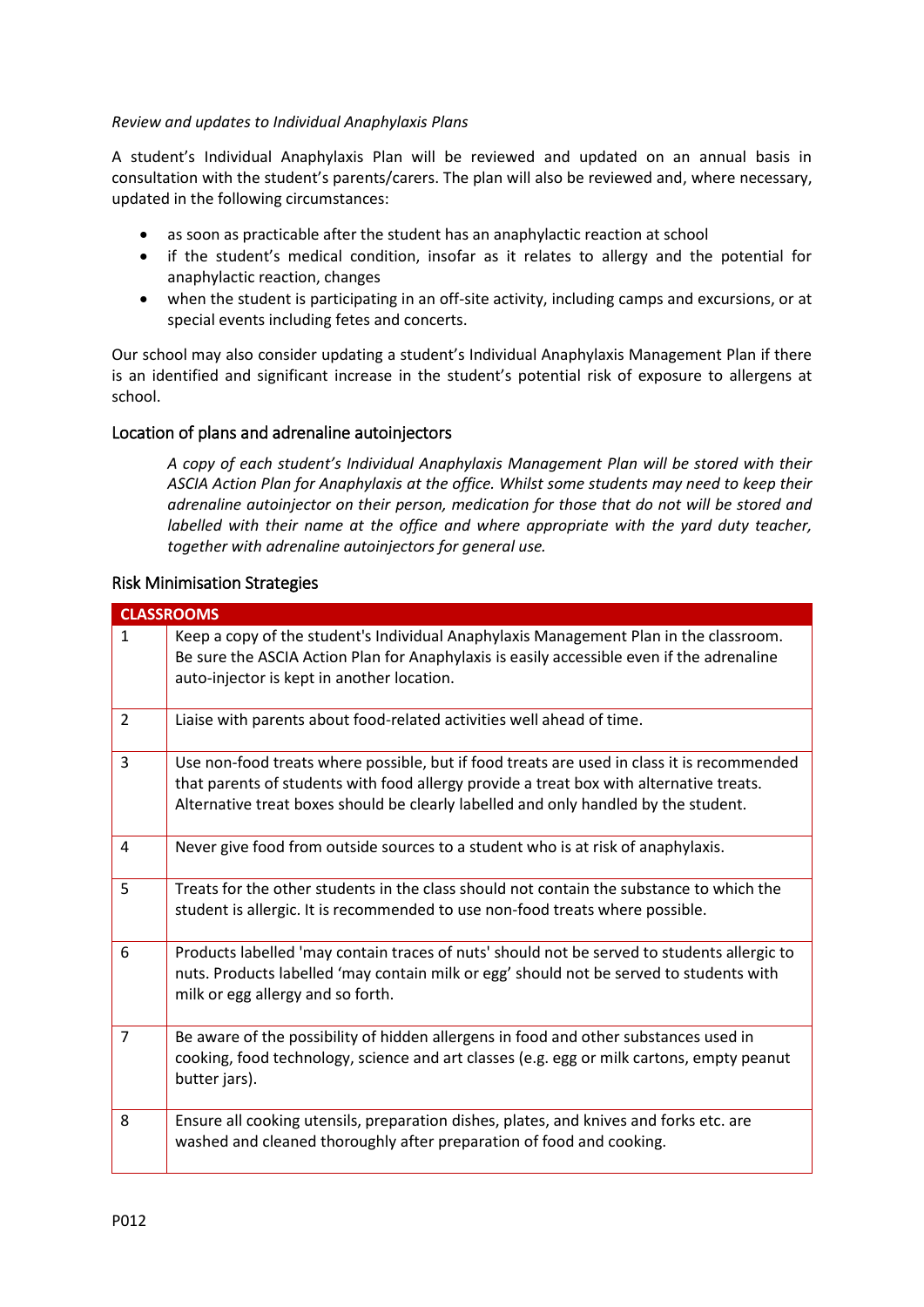| $\overline{9}$ | Children with food allergy need special care when doing food technology. An appointment<br>should be organised with the student's parents prior to the student undertaking this<br>subject. Helpful information is available at:<br>www.allergyfacts.org.au/images/pdf/foodtech.pdf                                                                                                                                         |
|----------------|-----------------------------------------------------------------------------------------------------------------------------------------------------------------------------------------------------------------------------------------------------------------------------------------------------------------------------------------------------------------------------------------------------------------------------|
| 10             | Have regular discussions with students about the importance of washing hands, eating<br>their own food and not sharing food.                                                                                                                                                                                                                                                                                                |
| 11             | A designated staff member should inform casual relief teachers, specialist teachers and<br>volunteers of the names of any students at risk of anaphylaxis, the location of each<br>student's Individual Anaphylaxis Management Plan and adrenaline auto-injector, the<br>school's Anaphylaxis Management Policy, and each individual person's responsibility in<br>managing an incident. ie seeking a trained staff member. |

| <b>YARD</b>    |                                                                                                                                                                                                                                                                                                                                                                                                                                                                                                      |
|----------------|------------------------------------------------------------------------------------------------------------------------------------------------------------------------------------------------------------------------------------------------------------------------------------------------------------------------------------------------------------------------------------------------------------------------------------------------------------------------------------------------------|
| $\mathbf{1}$   | If a school has a student who is at risk of anaphylaxis, sufficient school staff on yard duty<br>must be trained in the administration of the adrenaline auto-injector (i.e. EpiPen <sup>®</sup> ) and be<br>able to respond quickly to an allergic reaction, if needed.                                                                                                                                                                                                                             |
| $\overline{2}$ | The adrenaline auto-injector and each student's individual ASCIA Action Plan for<br>Anaphylaxis must be easily accessible from the yard, and staff should be aware of their<br>exact location. (Remember that an anaphylactic reaction can occur in as little as a few<br>minutes). Where appropriate, an adrenaline auto-injector may be carried in the school's<br>yard duty bag.                                                                                                                  |
| 3              | Schools must have an emergency response procedure in place so the student's medical<br>information and medication can be retrieved quickly if a reaction occurs in the yard. This<br>may include all yard duty staff carrying emergency cards in yard-duty bags, walkie talkies<br>or yard-duty mobile phones. All staff on yard duty must be aware of the school's<br>emergency response procedures and how to notify the general office/first aid team of<br>an anaphylactic reaction in the yard. |
| 4              | Yard duty staff must also be able to identify, by face, those students at risk of anaphylaxis.                                                                                                                                                                                                                                                                                                                                                                                                       |
| 5              | Students with severe allergies to insects should be encouraged to stay away from water or<br>flowering plants. School staff should liaise with parents to encourage students to wear<br>light or dark rather than bright colours, as well as closed shoes and long-sleeved garments<br>when outdoors.                                                                                                                                                                                                |
| 6              | Keep lawns and clover mowed and outdoor bins covered.                                                                                                                                                                                                                                                                                                                                                                                                                                                |
| $\overline{7}$ | Students should keep drinks and food covered while outdoors                                                                                                                                                                                                                                                                                                                                                                                                                                          |

| SPECIAL EVENTS (E.G. SPORTING EVENTS, INCURSIONS, CLASS PARTIES, ETC.) |                                                                                                                                                                                                                                                           |
|------------------------------------------------------------------------|-----------------------------------------------------------------------------------------------------------------------------------------------------------------------------------------------------------------------------------------------------------|
| 1                                                                      | If a school has a student at risk of anaphylaxis, sufficient school staff supervising the<br>special event must be trained in the administration of an adrenaline auto-injector to be<br>able to respond quickly to an anaphylactic reaction if required. |
| $\mathcal{D}$                                                          | School staff should avoid using food in activities or games, including as rewards.                                                                                                                                                                        |
| 3                                                                      | For special events involving food, school staff should consult parents in advance to either<br>develop an alternative food menu or request the parents to send a meal for the student.                                                                    |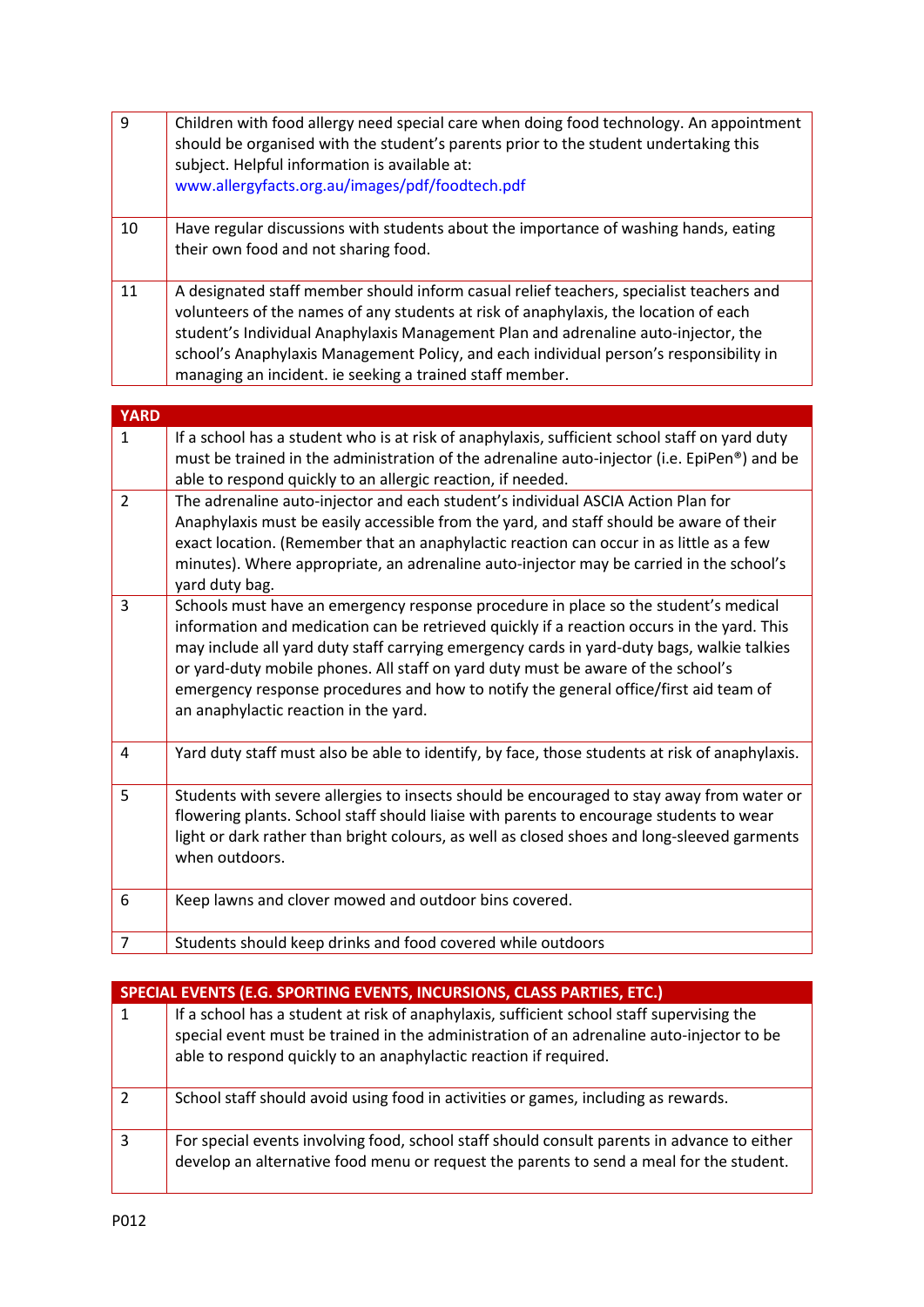| $\boxed{4}$ | Parents of other students should be informed in advance about foods that may cause<br>allergic reactions in students at risk of anaphylaxis and request that they avoid providing<br>students with treats whilst they are at school or at a special school event.                                                                                                                                                                                                                                                                                                                            |
|-------------|----------------------------------------------------------------------------------------------------------------------------------------------------------------------------------------------------------------------------------------------------------------------------------------------------------------------------------------------------------------------------------------------------------------------------------------------------------------------------------------------------------------------------------------------------------------------------------------------|
| 5           | Party balloons should not be used if any student is allergic to latex.                                                                                                                                                                                                                                                                                                                                                                                                                                                                                                                       |
| 6           | If students from other schools are participating in an event at your school, consider<br>requesting information from the participating schools about any students who will be<br>attending the event who are at risk of anaphylaxis. Agree on strategies to minimise the<br>risk of a reaction while the student is visiting the school. This should include a discussion<br>of the specific roles and responsibilities of the host and visiting school. Students at risk of<br>anaphylaxis should bring their own adrenaline auto-injector with them to events outside<br>their own school. |

### **TRAVEL TO AND FROM SCHOOL BY SCHOOL BUS**

1 School staff should consult with parents of students at risk of anaphylaxis and the bus service provider to ensure that appropriate risk minimisation strategies are in place to manage an anaphylactic reaction should it occur on the way to or from school on the bus. This includes the availability and administration of an adrenaline auto-injector. The adrenaline auto-injector and ASCIA Action Plan for Anaphylaxis must be with the student on the bus even if this child is deemed too young to carry an adrenaline auto-injector on their person at school.

| FIELD TRIPS/EXCURSIONS/SPORTING EVENTS |                                                                                                                                                                                                                                                                                                                                                                                                                                                                                                                                                                                                                      |
|----------------------------------------|----------------------------------------------------------------------------------------------------------------------------------------------------------------------------------------------------------------------------------------------------------------------------------------------------------------------------------------------------------------------------------------------------------------------------------------------------------------------------------------------------------------------------------------------------------------------------------------------------------------------|
| $\mathbf{1}$                           | If a school has a student at risk of anaphylaxis, sufficient school staff supervising the<br>special event must be trained in the administration of an adrenaline auto-injector and be<br>able to respond quickly to an anaphylactic reaction if required.                                                                                                                                                                                                                                                                                                                                                           |
| $\overline{2}$                         | A school staff member or team of school staff trained in the recognition of anaphylaxis<br>and the administration of the adrenaline auto-injector must accompany any student at<br>risk of anaphylaxis on field trips or excursions.                                                                                                                                                                                                                                                                                                                                                                                 |
| 3                                      | School staff should avoid using food in activities or games, including as rewards.                                                                                                                                                                                                                                                                                                                                                                                                                                                                                                                                   |
| $\overline{4}$                         | The adrenaline auto-injector and a copy of the individual ASCIA Action Plan for<br>Anaphylaxis for each student at risk of anaphylaxis should be easily accessible and school<br>staff must be aware of their exact location.                                                                                                                                                                                                                                                                                                                                                                                        |
| 5                                      | For each field trip, excursion etc., a risk assessment should be undertaken for each<br>individual student attending who is at risk of anaphylaxis. The risks may vary according to<br>the number of anaphylactic students attending, the nature of the excursion/sporting<br>event, size of venue, distance from medical assistance, the structure of excursion and<br>corresponding staff-student ratio. All school staff members present during the field trip or<br>excursion need to be aware of the identity of any students attending who are at risk of<br>anaphylaxis and be able to identify them by face. |
| 6                                      | The school should consult parents of anaphylactic students in advance to discuss issues<br>that may arise, for example to develop an alternative food menu or request the parents<br>provide a special meal (if required).                                                                                                                                                                                                                                                                                                                                                                                           |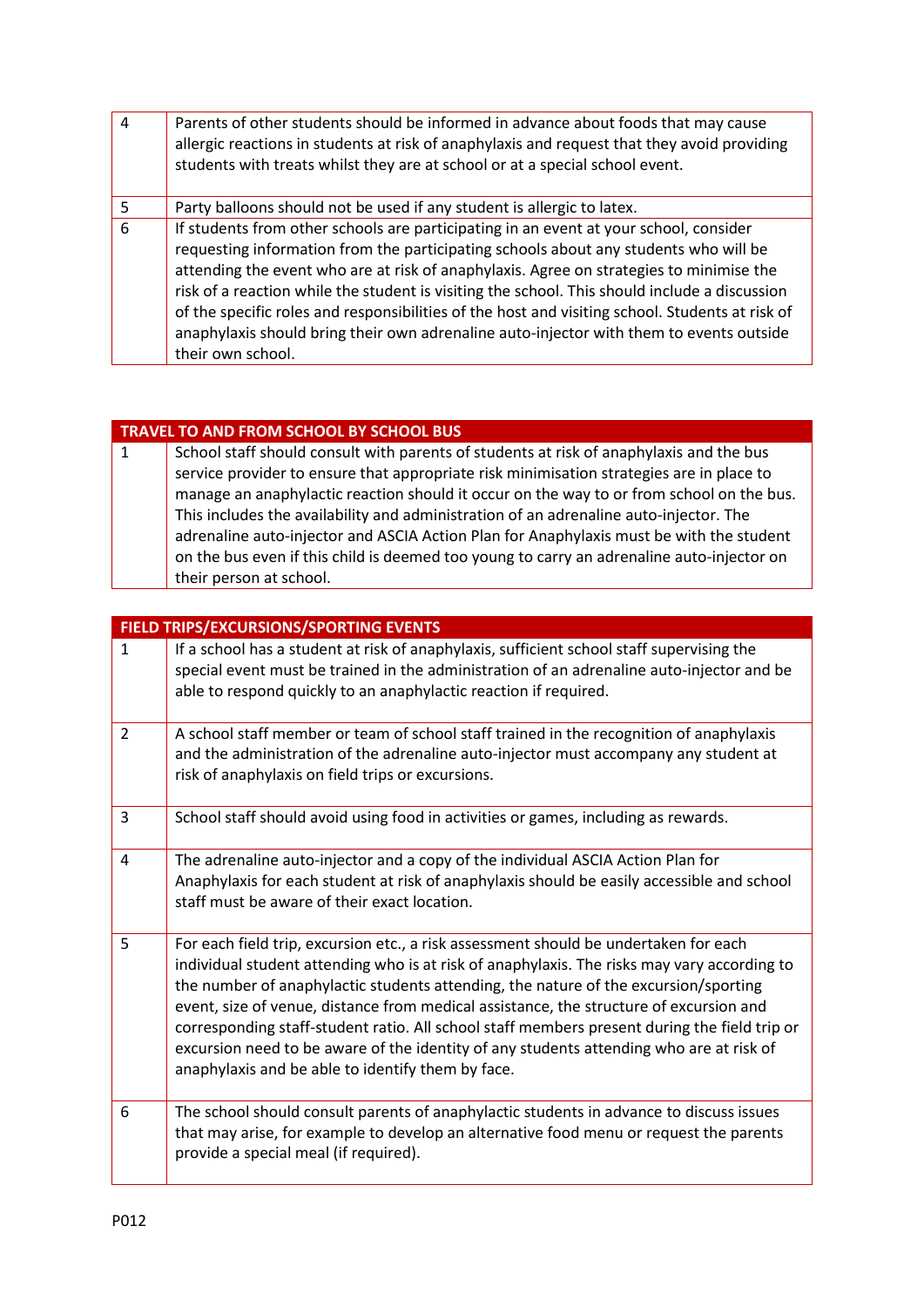| $\overline{7}$ | Parents may wish to accompany their child on field trips and/or excursions. This should be<br>discussed with parents as another strategy for supporting the student who is at risk of<br>anaphylaxis.                                                                                                                                                                                                                                                                                         |
|----------------|-----------------------------------------------------------------------------------------------------------------------------------------------------------------------------------------------------------------------------------------------------------------------------------------------------------------------------------------------------------------------------------------------------------------------------------------------------------------------------------------------|
| 8              | Prior to the excursion taking place school staff should consult with the student's parents<br>and medical practitioner (if necessary) to review the student's Individual Anaphylaxis<br>Management Plan to ensure that it is up to date and relevant to the particular excursion<br>activity.                                                                                                                                                                                                 |
| 9              | If the field trip, excursion or special event is being held at another school then that school<br>should be notified ahead of time that a student at risk of anaphylaxis will be attending,<br>and appropriate risk minimisation strategies discussed ahead of time so that the roles and<br>responsibilities of the host and visiting school are clear. Students at risk of anaphylaxis<br>should take their own adrenaline auto-injector with them to events being held at other<br>schools |

|   | <b>CAMPS AND REMOTE SETTINGS</b>                                                                                                                                                                                                                                                                                                                                                                                                                                           |
|---|----------------------------------------------------------------------------------------------------------------------------------------------------------------------------------------------------------------------------------------------------------------------------------------------------------------------------------------------------------------------------------------------------------------------------------------------------------------------------|
| 1 | Prior to engaging a camp owner/operator's services the school should make enquiries as to<br>whether the operator can provide food that is safe for anaphylactic students. If a camp<br>owner/operator cannot provide this confirmation in writing to the school, then the school should<br>strongly consider using an alternative service provider. This is a reasonable step for a school to take<br>in discharging its duty of care to students at risk of anaphylaxis. |
| 2 | The camp cook should be able to demonstrate satisfactory training in food allergen management<br>and its implications for food-handling practices, including knowledge of the major food allergens<br>triggering anaphylaxis, cross-contamination issues specific to food allergy, label reading, etc.                                                                                                                                                                     |
| 3 | Schools must not sign any written disclaimer or statement from a camp owner/operator that<br>indicates that the owner/operator is unable to provide food which is safe for students at risk of<br>anaphylaxis. Schools have a duty of care to protect students in their care from reasonably<br>foreseeable injury and this duty cannot be delegated to any third party.                                                                                                   |
| 4 | Schools should conduct a risk assessment and develop a risk management strategy for students at<br>risk of anaphylaxis while they are on camp. This should be developed in consultation with parents<br>of students at risk of anaphylaxis and camp owners/operators prior to the camp's commencement.                                                                                                                                                                     |
| 5 | School staff should consult with parents of students at risk of anaphylaxis and the camp<br>owner/operator to ensure that appropriate procedures are in place to manage an anaphylactic<br>reaction should it occur. If these procedures are deemed to be inadequate, further discussions,<br>planning and implementation will need to be undertaken in order for the school to adequately<br>discharge its non-delegable duty of care.                                    |
| 6 | If the school has concerns about whether the food provided on a camp will be safe for students at<br>risk of anaphylaxis, it should raise these concerns in writing with the camp owner/operator and<br>also consider alternative means for providing food for those students.                                                                                                                                                                                             |
| 7 | Use of substances containing known allergens should be avoided altogether where possible.                                                                                                                                                                                                                                                                                                                                                                                  |
| 8 | Camps should be strongly discouraged from stocking peanut or tree nut products, including nut<br>spreads. Products that 'may contain' traces of nuts may be served, but not to students who are<br>known to be allergic to nuts. If eggs are to be used there must be suitable alternatives provided for<br>any student known to be allergic to eggs.                                                                                                                      |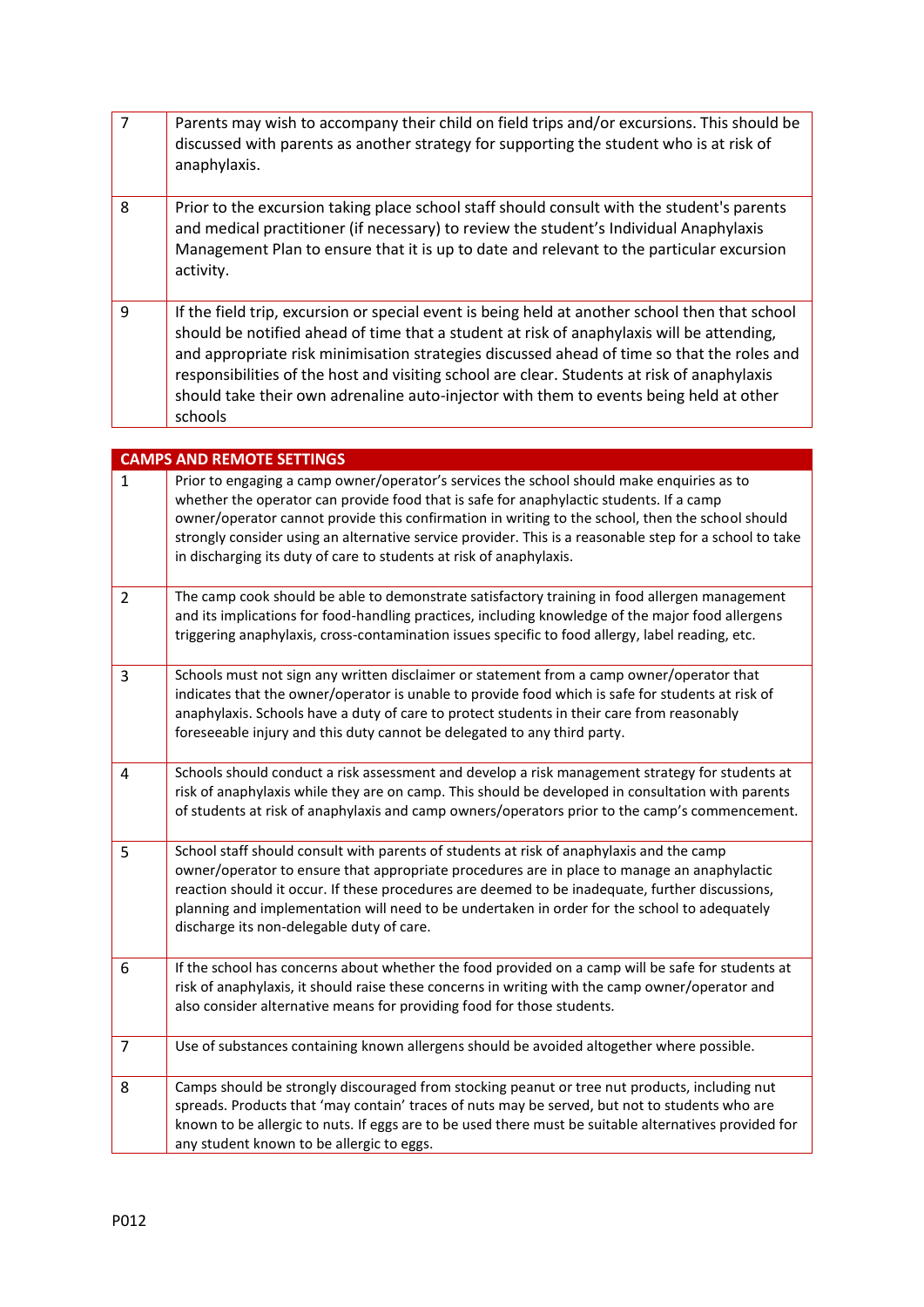| 9  | Prior to the camp taking place school staff should consult with the student's parents to review the<br>students Individual Anaphylaxis Management Plan to ensure that it is up to date and relevant to<br>the circumstances of the particular camp.                                                                                                                                                                                                                                                                                                                                                                          |
|----|------------------------------------------------------------------------------------------------------------------------------------------------------------------------------------------------------------------------------------------------------------------------------------------------------------------------------------------------------------------------------------------------------------------------------------------------------------------------------------------------------------------------------------------------------------------------------------------------------------------------------|
| 10 | The student's adrenaline auto-injector, Individual Anaphylaxis Management Plan, including the<br>ASCIA Action Plan for Anaphylaxis and a mobile phone must be taken on camp. If mobile phone<br>access is not available, an alternative method of communication in an emergency must be<br>considered, e.g. a satellite phone. All staff attending camp should familiarise themselves with the<br>students' Individual Anaphylaxis Management Plans AND plan emergency response procedures for<br>anaphylaxis prior to camp and be clear about their roles and responsibilities in the event of an<br>anaphylactic reaction. |
| 11 | Contact local emergency services and hospitals well before the camp to provide details of any<br>medical conditions of students, location of camp and location of any off-camp activities. Ensure<br>contact details of emergency services are distributed to all school staff as part of the emergency<br>response procedures developed for the camp.                                                                                                                                                                                                                                                                       |
| 12 | It is strongly recommended that schools take an adrenaline auto-injector for general use on a<br>school camp (even if there is no student who is identified as being at risk of anaphylaxis) as a back-<br>up device in the event of an emergency.                                                                                                                                                                                                                                                                                                                                                                           |
| 13 | Schools should consider purchasing an adrenaline auto-injector for general use to be kept in the<br>first aid kit and include this as part of the emergency response procedures.                                                                                                                                                                                                                                                                                                                                                                                                                                             |
| 14 | Each student's adrenaline auto-injector should remain close to the student and school staff must<br>be aware of its location at all times.                                                                                                                                                                                                                                                                                                                                                                                                                                                                                   |
| 15 | The adrenaline auto-injector should be carried in the school first aid kit; however, schools can<br>consider allowing students, particularly adolescents, to carry their adrenaline auto-injector on<br>camp. Remember that all school staff members still have a duty of care towards the student even if<br>they do carry their own adrenaline auto-injector.                                                                                                                                                                                                                                                              |
| 16 | Students with allergies to insects should always wear closed shoes and long-sleeved garments<br>when outdoors and should be encouraged to stay away from water or flowering plants.                                                                                                                                                                                                                                                                                                                                                                                                                                          |
| 17 | Cooking and art and craft games should not involve the use of known allergens.                                                                                                                                                                                                                                                                                                                                                                                                                                                                                                                                               |
| 18 | Consider the potential exposure to allergens when consuming food on buses and in cabins.                                                                                                                                                                                                                                                                                                                                                                                                                                                                                                                                     |
|    |                                                                                                                                                                                                                                                                                                                                                                                                                                                                                                                                                                                                                              |

### Adrenaline autoinjectors for general use

Bridgewater Primary School will maintain a supply of adrenaline autoinjectors for general use, as a back-up to those provided by parents and carers for specific students, and also for students who may suffer from a first-time reaction at school.

Adrenaline autoinjectors for general use will be stored at the office and labelled "general use".

The principal is responsible for arranging the purchase of adrenaline auto-injectors for general use, and will consider:

- the number of students enrolled at Bridgewater Primary School at risk of anaphylaxis
- the accessibility of adrenaline auto-injectors supplied by parents
- the availability of a sufficient supply of auto-adrenaline injectors for general use in different locations at the school, as well as at camps, excursions and events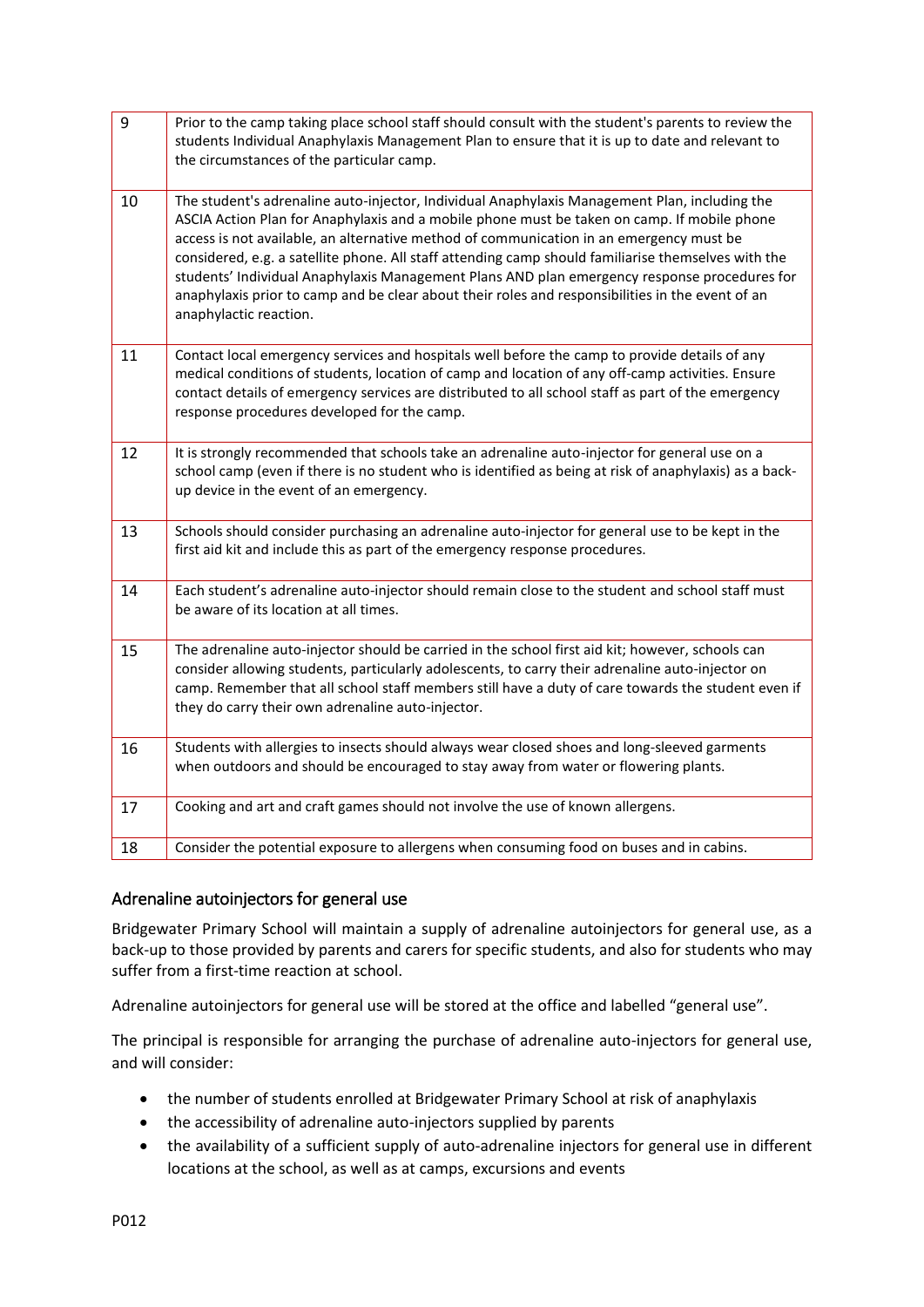the limited life span of adrenaline auto-injectors, and the need for general use adrenaline auto-injectors to be replaced when used or prior to expiry.

### Emergency Response

In the event of an anaphylactic reaction, the emergency response procedures in this policy must be followed, together with the school's general first aid procedures, emergency response procedures and the student's Individual Anaphylaxis Management Plan.

A complete and up to date list of students identified as being at risk of anaphylaxis is maintained by Principal and stored at the office. For camps, excursions and special events, a designated staff member will be responsible for maintaining a list of students at risk of anaphylaxis attending the special event, together with their Individual Anaphylaxis Management Plans and adrenaline autoinjectors, where appropriate.

If a student experiences an anaphylactic reaction at school or during a school activity, school staff must:

| <b>Step</b> | <b>Action</b>                                                                                                                                                                                                                                             |
|-------------|-----------------------------------------------------------------------------------------------------------------------------------------------------------------------------------------------------------------------------------------------------------|
| 1.          | Lay the person flat<br>$\bullet$                                                                                                                                                                                                                          |
|             | Do not allow them to stand or walk<br>$\bullet$                                                                                                                                                                                                           |
|             | If breathing is difficult, allow them to sit<br>$\bullet$                                                                                                                                                                                                 |
|             | Be calm and reassuring<br>$\bullet$                                                                                                                                                                                                                       |
|             | Do not leave them alone<br>$\bullet$                                                                                                                                                                                                                      |
|             | Seek assistance from another staff member or reliable student to locate the<br>$\bullet$<br>student's adrenaline autoinjector or the school's general use autoinjector, and<br>the student's Individual Anaphylaxis Management Plan, stored at the office |
|             | If the student's plan is not immediately available, or they appear to be<br>$\bullet$                                                                                                                                                                     |
|             | experiencing a first time reaction, follow steps 2 to 5                                                                                                                                                                                                   |
| 2.          | Administer an EpiPen or EpiPen Jr (if the student is under 20kg)                                                                                                                                                                                          |
|             | Remove from plastic container<br>$\bullet$                                                                                                                                                                                                                |
|             | Form a fist around the EpiPen and pull of the blue safety release (cap)<br>٠                                                                                                                                                                              |
|             | Place orange end against the student's outer mid-thigh (with or without<br>$\bullet$<br>clothing)                                                                                                                                                         |
|             | Push down hard until a click is heard or felt and hold in place for 3 seconds                                                                                                                                                                             |
|             | Remove EpiPen<br>٠                                                                                                                                                                                                                                        |
|             | Note the time the EpiPen is administered<br>٠                                                                                                                                                                                                             |
|             | Retain the used EpiPen to be handed to ambulance paramedics along with the<br>$\bullet$<br>time of administration                                                                                                                                         |
| 3.          | Call an ambulance (000)                                                                                                                                                                                                                                   |
| 4.          | If there is no improvement or severe symptoms progress (as described in the ASCIA                                                                                                                                                                         |
|             | Action Plan for Anaphylaxis), further adrenaline doses may be administered every five                                                                                                                                                                     |
|             | minutes, if other adrenaline autoinjectors are available.                                                                                                                                                                                                 |
| 5.          | Contact the student's emergency contacts.                                                                                                                                                                                                                 |

If a student appears to be having a severe allergic reaction, but has not been previously diagnosed with an allergy or being at risk of anaphylaxis, school staff should follow steps 2 – 5 as above.

Note: If in doubt, it is better to use an adrenaline autoinjector than not use it, even if in hindsight the reaction is not anaphylaxis. Under-treatment of anaphylaxis is more harmful and potentially life threatening than over treatment of a mild to moderate allergic reaction.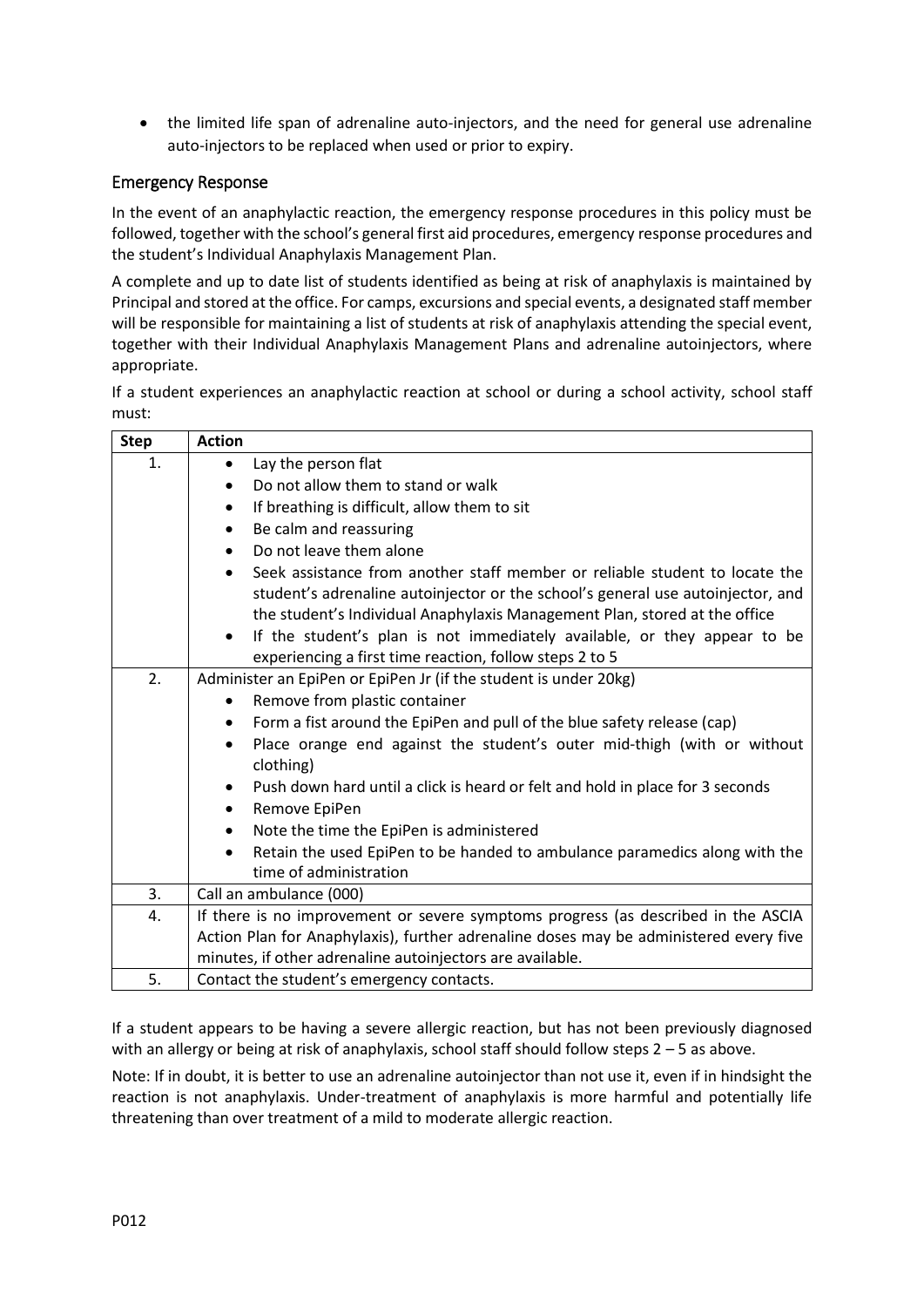### Communication Plan

This policy will be available on Bridgewater Primary School's website so that parents and other members of the school community can easily access information about Bridgewater Primary School's anaphylaxis management procedures. The parents and carers of students who are enrolled at Bridgewater Primary School and are identified as being at risk of anaphylaxis will also be provided with a copy of this policy.

The Principal is responsible for ensuring that all relevant staff, including casual relief staff and volunteers are aware of this policy and Bridgewater Primary School's procedures for anaphylaxis management. Casual relief staff and volunteers who are responsible for the care and/or supervision of students who are identified as being at risk of anaphylaxis will also receive a verbal briefing on this policy.

#### Staff training

Staff at Bridgewater Primary School will receive appropriate training in anaphylaxis management, consistent with the Department's *Anaphylaxis Guidelines*.

Staff who are responsible for conducting classes that students who are at risk of anaphylaxis attend, and any further staff that the principal identifies, must have completed:

- an approved face-to-face anaphylaxis management training course in the last three years, or
- an approved online anaphylaxis management training course in the last two years.

All staff are required to attend a briefing on anaphylaxis management and this policy at least twice per year, facilitated by the Principal and the Anaphylaxis Supervisor, who must have successfully completed an anaphylaxis management course within the last 12 months.

Each briefing will address:

- $\bullet$  this policy
- the causes, symptoms and treatment of anaphylaxis
- the identifies of students with a medical condition that relates to allegory and the potential for anaphylactic reaction, and where their medication is located
- how to use an adrenaline autoinjector, including hands on practice with a trainer adrenaline autoiniector
- the school's general first aid and emergency response procedures
- the location of, and access to, adrenaline autoinjectors that have been provided by parents or purchased by the school for general use.

When a new student enrols at Bridgewater Primary School who is at risk of anaphylaxis, the principal will develop an interim plan in consultation with the student's parents and ensure that appropriate staff are trained and briefed as soon as possible.